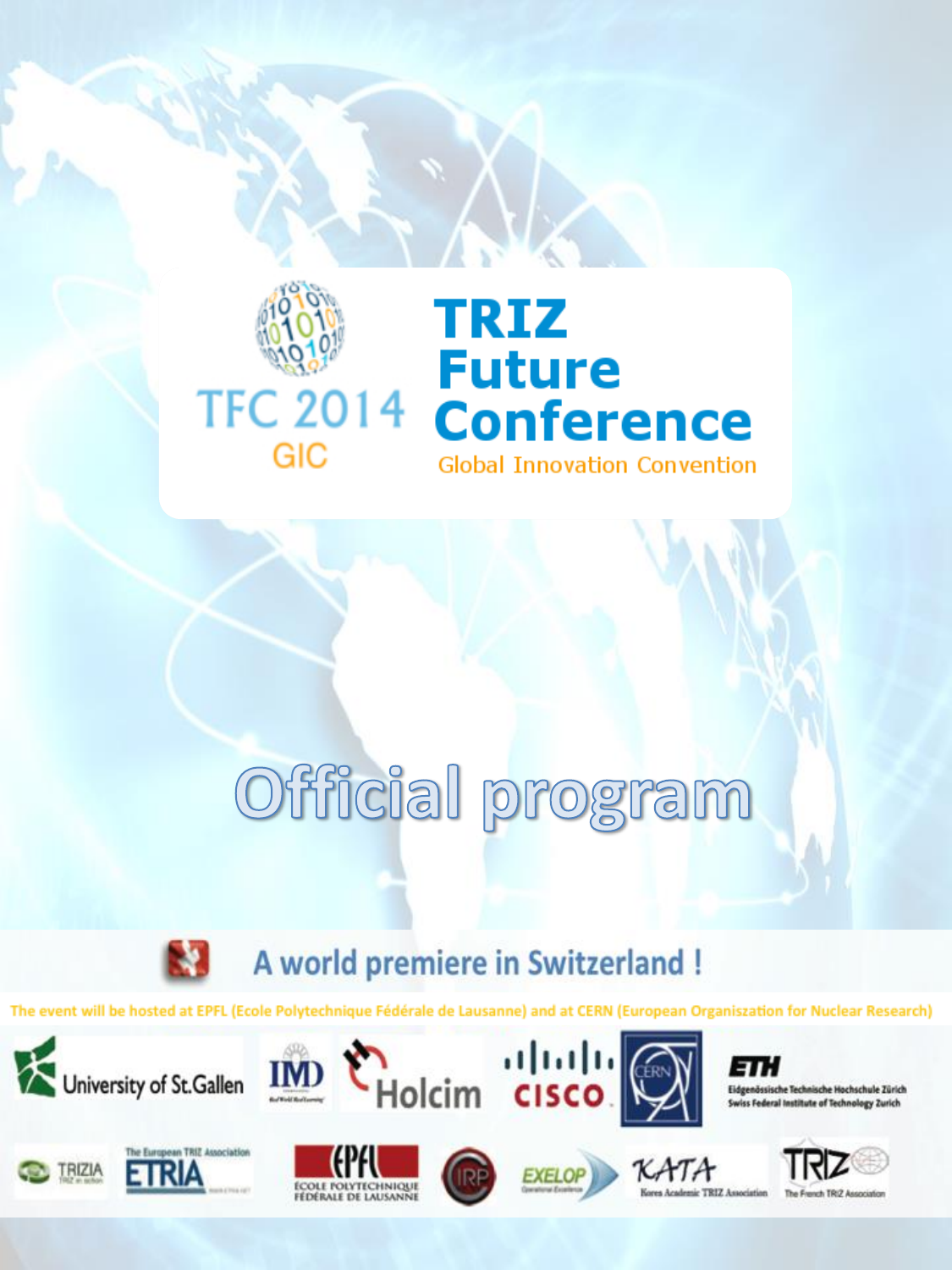**PROGRAM** 29th October – 1st November



**TFC 2014 « Global Innovation Convention »** October 29th to 31st November 1<sup>st</sup> weekend touristic event

## **« Best innovative event on innovation management »**

## **TFC in brief**

### Leading event on innovation

The annual TRIZ FUTURE CONFERENCE is renowned as a key global innovation convention, bringing together over 100 professional experts and academics from industrial and service companies, scientific research centres and educational organizations. It provides the chance for key players and new entrants in the exciting field of **systematic innovation** to **exchange, learn and propel future developments.**

A worldwide innovation hub gathering institutions such as:

- **CERN:** The European Organization for Nuclear Research
- **KATA:** Korean TRIZ Association
- **EPFL:** which has been selected by the E-U to lead the Human Brain Project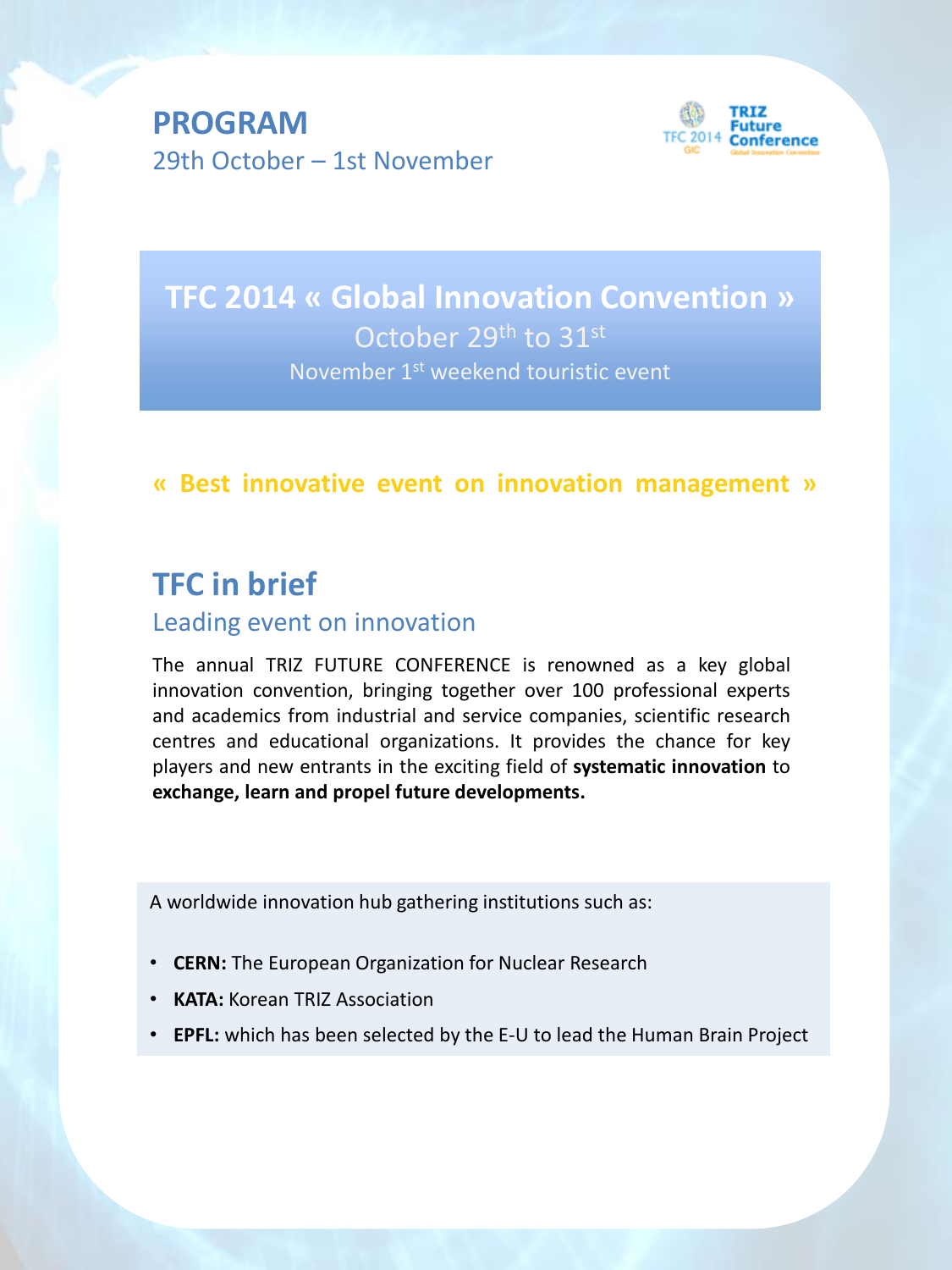

# **PROGRAM** DAY 1, 29<sup>th</sup> of October at EPFL (Lausanne)

|                 | Track 1                                                                                                                  | Track 2                                                                                                                                                    |
|-----------------|--------------------------------------------------------------------------------------------------------------------------|------------------------------------------------------------------------------------------------------------------------------------------------------------|
| $8.00 - 8.25$   | <b>Registration open</b>                                                                                                 |                                                                                                                                                            |
| $8.25 - 9.40$   | <b>Beginners Tutorial</b>                                                                                                | <b>Advanced Tutorial</b>                                                                                                                                   |
| $9.40 - 10.05$  | Coffee break                                                                                                             |                                                                                                                                                            |
| $10.05 - 11.45$ | Beginners Tutorial                                                                                                       | <b>Advanced Tutorial</b>                                                                                                                                   |
| 11.45 - 13.00   | Lunch                                                                                                                    |                                                                                                                                                            |
| 13.00 - 13.25   | <b>Conference Opening Ceremony</b>                                                                                       |                                                                                                                                                            |
| 13.25 - 13.50   | Welcome Speech: Professor TUCCI (EPFL)                                                                                   |                                                                                                                                                            |
| 13.50 - 14.15   | Sebastien FRIESS (Chief of National Innovation Policies of SEFRI)                                                        |                                                                                                                                                            |
| 14.15 - 14.40   | Jean-Philipe DESCHAMPS (Professor of Technology & Innovation Management à IMD)                                           |                                                                                                                                                            |
| 14.40 - 15.05   | Coffee break                                                                                                             |                                                                                                                                                            |
| 15.05 - 15.30   | Method for Transferring the 40 Inventive Principles to<br>Information Technology and Software. Harmut<br><b>Beckmann</b> | TRIZ-board game for waste reduction in Lean Production<br>and Management. Christian M. Thurnes, Frank Zeihsel                                              |
| 15.30 - 15.55   | TRIZ Evolutionary Approach: Didactics. Victor<br><b>Dmitrievich Berdonosov, PhD</b>                                      | Online collaboration for TRIZ studies and problem solving.<br>The experience of APEIRON, the Italian TRIZ association. Mr.<br><b>Lorenzo Duroux</b>        |
| $15.55 - 16.20$ | Fast Lead User Identification Framework. Sanjin Pajo,<br>PDEng                                                           | Practice of multi-step hybridization: Case studies based on<br>OLED display manufacturing problems described in US<br>20130071775. Mr. Valeriy Prushinskiy |
| $16.20 - 16.45$ | Coffee break                                                                                                             |                                                                                                                                                            |
| $16.45 - 17.10$ | Trend of Increasing Coordination in Biology. Prof. Kai<br>Hiltmann, Dr.                                                  | TRIZ-based Patent Design Around for enterprises: A Pencil<br>Extender Device Innovative Redesign Ms. Wang Rui                                              |
| 17.10 - 17.35   | Trend of S-curve evolution for roadmap development in<br>the lighting industry. Mr. Marius Wouters                       | System Solutions for Increasing Nanofibre Production<br>through TRIZ. Dr. Petr Lepsik, Ph.D.                                                               |
| 17.35 - 18.00   | Product improvement using TRIZ at Philips, a case study.<br><b>Dr. Roland Waldner</b>                                    | Innovation of Coordinate Measuring Machine Using TRIZ<br>Methodology. Dr. Petr Lepsik, Ph.D.                                                               |
|                 |                                                                                                                          |                                                                                                                                                            |
| 17.00 - 19.00   | FIRST organized by Rezonnance "Engineering innovation: how to master creativity"                                         |                                                                                                                                                            |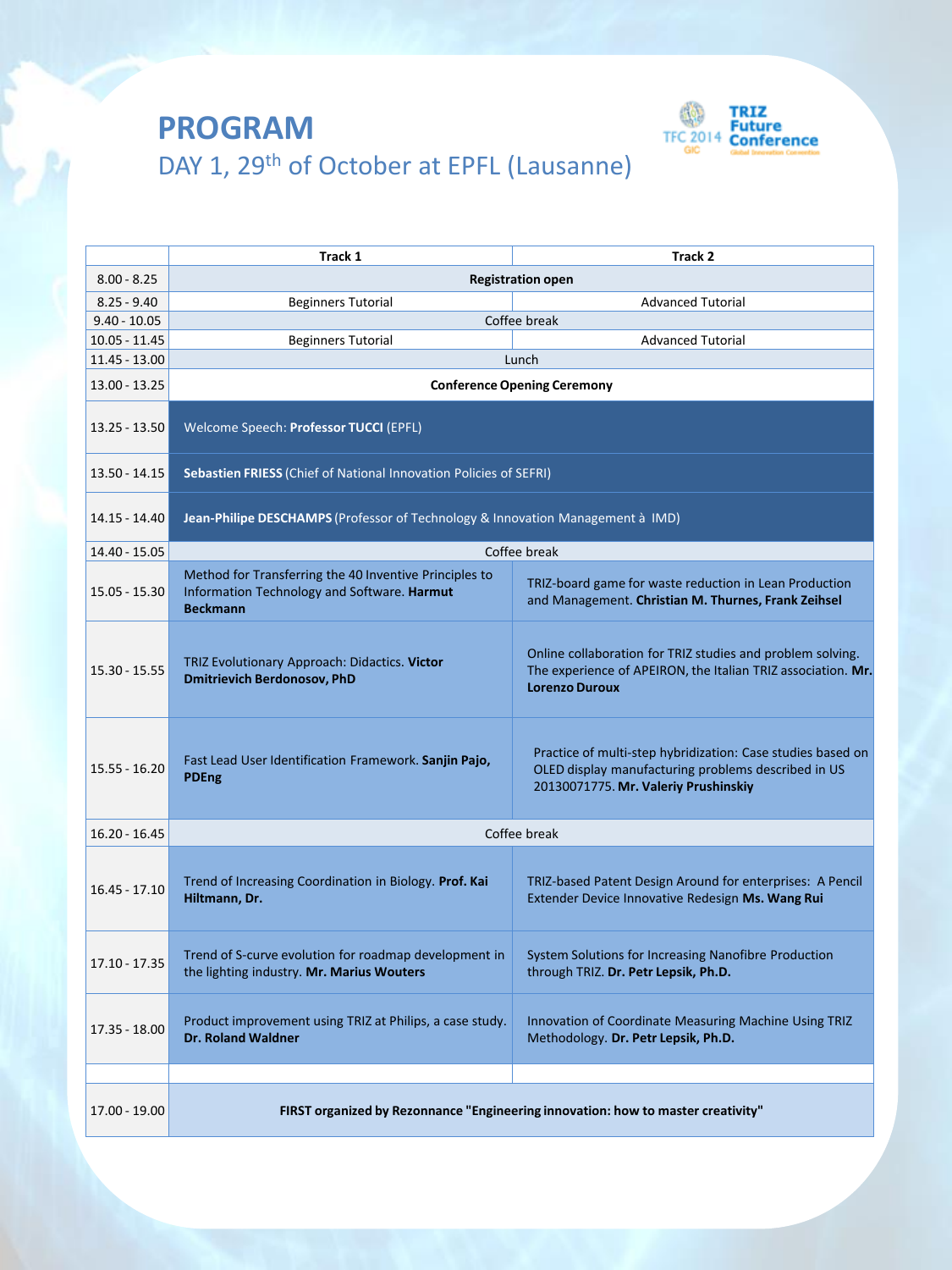# **PROGRAM** DAY 2, 30<sup>th</sup> of October at EPFL (Lausanne)



| $8.00 - 8.25$   | <b>Registration open</b>                                                                                                                                                                           |                                                                                                                                              |  |
|-----------------|----------------------------------------------------------------------------------------------------------------------------------------------------------------------------------------------------|----------------------------------------------------------------------------------------------------------------------------------------------|--|
| $8.25 - 8.50$   | Felix HOFMANN (CEO à BMI Lab)                                                                                                                                                                      |                                                                                                                                              |  |
| $8.50 - 9.15$   | <b>Christoph MEISTER</b> (Holcim Technology Ltd - Innovation)                                                                                                                                      |                                                                                                                                              |  |
| $9.15 - 9.40$   | List of Inventive Principles for Information Technology and<br>Software. Hartmut Beckmann                                                                                                          | Continuous innovation - combining Toyota Kata ja TRIZ for<br>sustained innovation. Teemu Toivonen                                            |  |
| $9.40 - 10.05$  | S-Curves Analysis Focusing on WOM for Technological System<br>Evolution. Hiroshi Hasegawa, Dr. Eng                                                                                                 | TRIZ Methodology Adapted to a Dynamic System Projected<br>Acoustic Study. Carine Ka Yann Au                                                  |  |
| $10.05 - 10.30$ | Coffee break                                                                                                                                                                                       |                                                                                                                                              |  |
| $10.30 - 10.55$ | Leading innovation to improve complex process<br>performances by systematic problem analysis with TRIZ.<br><b>Stelian Brad</b>                                                                     | Parameters and Contradictions in Indoor Accessibility<br>Problems. Mr. Sajjad Nazidizaji                                                     |  |
| $10.55 - 11.20$ | On Solution Concept Evaluation/Selection in Inventive Design.<br><b>Thongchai Chinkatham</b>                                                                                                       | 2A2CI, an effective innovation methodology that makes TRIZ<br>people & business compatible. Xavier Lepot                                     |  |
| 11.20 - 11.45   | Identifying and reformulating knowledge items to fit with the<br>Inventive Design Method (IDM) model for a semantically-<br>based patent mining. Achille Souili, Ph.D candidate                    | Improving the value of products and processes by combining<br>value analysis techniques and lean methods with TRIZ. Mr.<br><b>John Cooke</b> |  |
| 11.45 - 12.10   | Research on Functional Analysis Useful in Utilizing TRIZ.<br>Koichi Makino                                                                                                                         | TRIZ in Robotic Engineering: Wall Climbing Robot Challenge<br>resolved with PEGASUS algorithm. Dr. Nikolay Bogatyrev, PhD                    |  |
| $12.10 - 13.25$ | Lunch                                                                                                                                                                                              |                                                                                                                                              |  |
| 13.25 - 13.50   | The Contradiction as Conceptual Strategy for early stages of<br>Architectural Design Process; A case study on the application<br>of IDM-TRIZ in architecture. Amirabbas NAJARI, Ph.D.<br>candidate | TRIZ-supported Development of an Allocation Systemfor Sheet<br>Metal Processing. Barbara Gronauer                                            |  |
| 13.50 - 14.15   | How to exploit Standatd Solutions in problem definition.<br>David Russo, Phd Mechanical Engineer                                                                                                   | TRIZ "knowledge spiral" (and first steps of ARIZ) solving Civil<br>Engineering "thermal link" issue. P. Sire, D. Gillmann                    |  |
| 14.15 - 14.40   | Anticipating the identification of contradictions in Eco-design<br>problems. Davide Russo, Phd mechanical engineer                                                                                 | Redesign of a Bearing Extractor Tool for an Aircraft Engine,<br>using Reverse Engineering and TRIZ. Erik Rojas Vargas, PhD                   |  |
| 14.40 - 15.05   | Modeling the Conceptual Design Process with Hybridization<br>of Modern TRIZ Methodology and Systematci Design<br>Approach. Khairul Manami Kamarudin, MSc                                           | Application of creativity tools in effective management of a<br>powe generation plant Godwin Ita Ekong, PhD from 8 JULY<br>2014              |  |
| 15.05 - 15.30   | Optimization as an innovative design approach to improve<br>the performances and the functionalities of mechatronic<br>devices. Didier Casner, Ph.D student.                                       | On the Effectiveness of Systematized Substance-Field Analysis<br>for Idea Generation. Christoph Dobrusskin, MDes, MBA                        |  |
| 15.30 - 15.55   | Coffee break                                                                                                                                                                                       |                                                                                                                                              |  |
| 15.55 - 16.20   | Analysis on Technological Opportunities of Evolution<br><b>Bifurcations. Jianguang Sun</b>                                                                                                         | Biomimetic Interpreter: incorporating TRIZ problem-solving<br>algorithm into biolological effects database. Olga Bogatyreva,<br><b>DSc</b>   |  |
| $16.20 - 16.45$ | Assisting decisions in Inventive Design of complex engineering<br>systems. Denis Cavallucci                                                                                                        | Linking TRIZ to Conceptual Design Engineering Approaches.<br>Francesco Saverio Frillici, Jr.                                                 |  |
| $16.45 - 17.10$ | From traditional processes to innovative services: customized<br>practices for systematic innovation at Posteitaliane. Carlo<br>Angelini, Ph.D.                                                    | Integrating TRIZ and prospective approach for robust<br>forecasting. Giacomo Bersano, M.D.                                                   |  |
| 17.10 - 17.35   | Biomimetic Interpreter: incorporating TRIZ problem-solving<br>algorithm into biolological effects database. Nikolay<br>Bogatyrev, Ph.D.                                                            | Methodological support for prospective studies in New<br>Concept Development. Giacomo Bersano, M.D.                                          |  |
| 17.35 - 18.00   | Classification of TRIZ Techniques using a Cognition-Based<br>Design Framework. Philip Samuel, Ph. D.                                                                                               | Effectiveness of conceptual design process respectiong"The<br>Axiomatic Design Theory". Manabu Sawaguchi.                                    |  |
|                 |                                                                                                                                                                                                    |                                                                                                                                              |  |
| 19.30 - 23.30   |                                                                                                                                                                                                    | Social event - Conf dinner                                                                                                                   |  |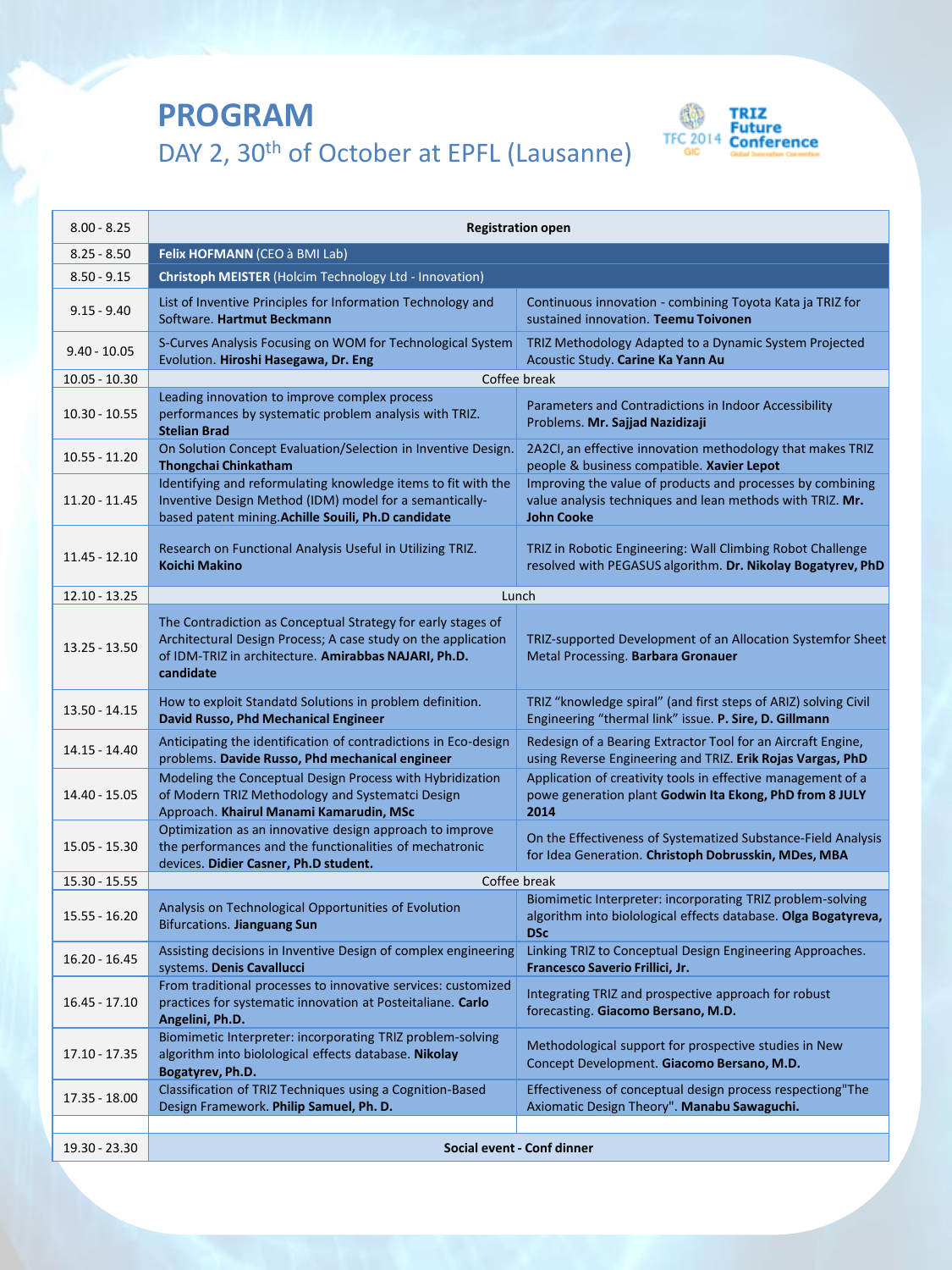# **PROGRAM** DAY 3, 31<sup>st</sup> of October at CERN (Geneva)



|                 | Track 1                                                                                                                                                                                   |                                                                   |
|-----------------|-------------------------------------------------------------------------------------------------------------------------------------------------------------------------------------------|-------------------------------------------------------------------|
| $8.25 - 8.50$   | FORMAT - Building an original methodology for Technology Forecasting through researchers exchanges<br>between industry and academia. Christopher nick nikulin, M.Sc.                      |                                                                   |
| $8.50 - 9.15$   | A model for exploring technological changes in new systems. Ali Taheri                                                                                                                    |                                                                   |
| $9.15 - 9.40$   | Establishing General Methodology of Creative Problem Solving & Task Achieving (CrePS): Organizing<br>Different Methods and Their Application Cases with the Six-Box Scheme. Toru Nakagawa |                                                                   |
| $9.40 - 10.05$  | Coffee break                                                                                                                                                                              |                                                                   |
| $10.05 - 10.30$ | <b>Nicole Rosenkranz (ETH Zurich)</b>                                                                                                                                                     |                                                                   |
| $10.30 - 10.55$ | Markus Nordberg (Resources Coordinator of the ATLAS project au CERN)                                                                                                                      |                                                                   |
| $10.55 - 11.10$ | A Simple Computer Tool for Applying Usage of Contradiction Matrixes. Prof. Oliver Mayer                                                                                                   |                                                                   |
| 11.10 - 11.25   | Iranian Students` Applying TRIZ Principles in Real Life. Shohreh Mahdi, M.A.                                                                                                              |                                                                   |
| $11.25 - 11.40$ | Application of OTSM TRIZ for developing an deployment strategy of Processes 20140602 Rev1.pdf.<br><b>Thomas Nagel</b>                                                                     |                                                                   |
| 11.40 - 11.55   | Fugitive dust form raw material yard windbreak design for optimal prediction. Jae Weon Yang                                                                                               |                                                                   |
| $11.55 - 12.10$ | The transition from the Function Analysis to the TRIZ solving tools . Pavel Jirmana, Sergey Logvinovb,<br>Ivan Mašína                                                                     |                                                                   |
| $12.10 - 13.00$ | Roundtable on innovation and intellectual property with Professor Cavallucci                                                                                                              |                                                                   |
| $13.00 - 13.50$ | Lunch                                                                                                                                                                                     |                                                                   |
| $13.50 - 15.30$ | Members meeting                                                                                                                                                                           | <b>CERN visit</b> (on subscription only)<br>2:00 p.m. to 4:00 p.m |
| 15.30 - 15.55   | <b>Closing Event</b>                                                                                                                                                                      |                                                                   |